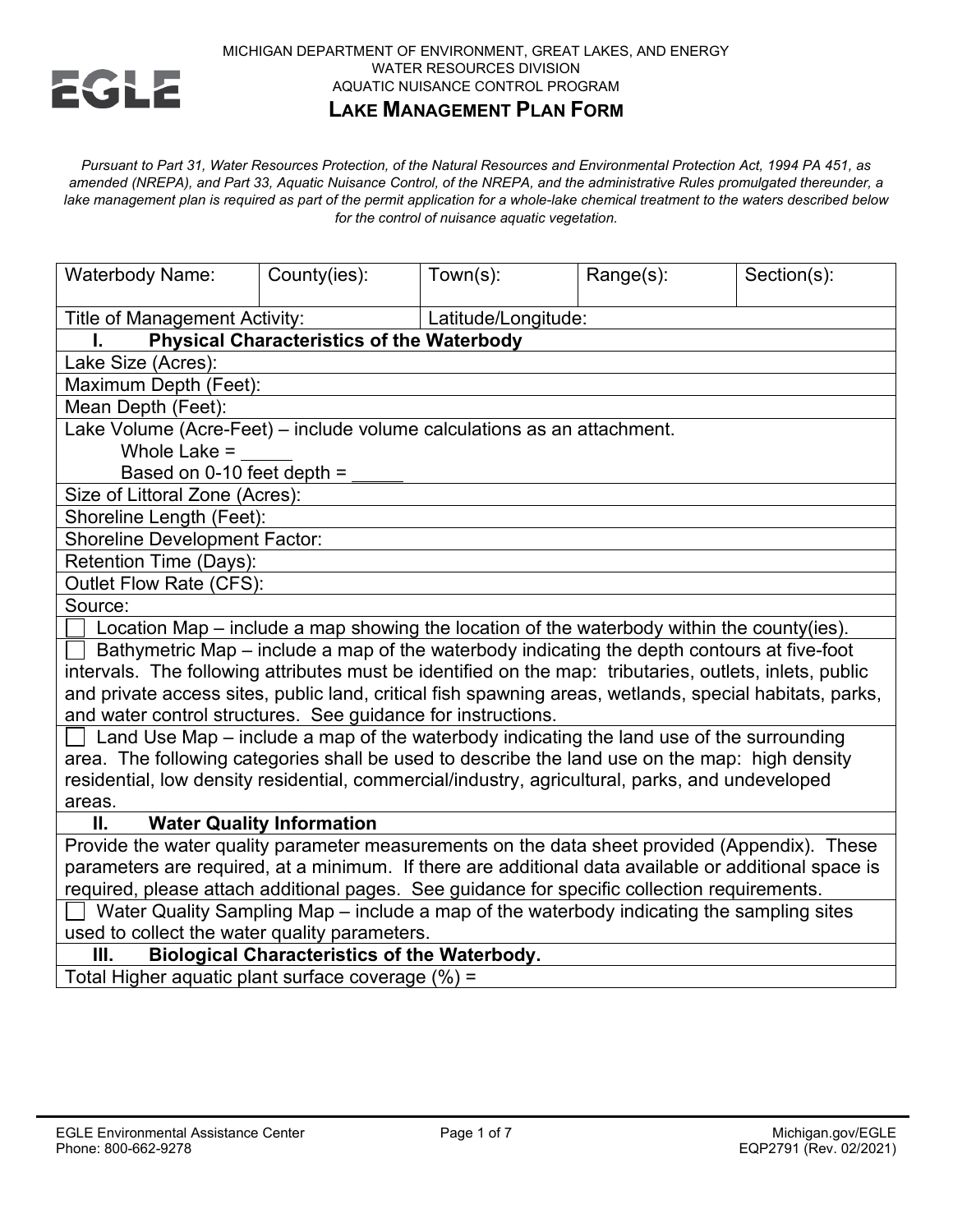| <b>EGLE</b>                                          | <b>LAKE MANAGEMENT PLAN FORM</b>                                                                   |
|------------------------------------------------------|----------------------------------------------------------------------------------------------------|
|                                                      | EQP2791                                                                                            |
|                                                      | Aquatic Vegetation Map(s) and Data Analysis – include the results of an aquatic vegetation         |
|                                                      | survey of the waterbody performed in August or September of the year prior to the proposed         |
|                                                      | treatment. The survey and data analysis shall be performed according to EGLE's "Procedures for     |
| Aquatic Vegetation Surveys."                         |                                                                                                    |
|                                                      | Description of the Fish Community – include the source of the information and copies of any        |
|                                                      | correspondence with fisheries biologists, anglers, natural resource groups, etc. Please attach the |
| original comments as a separate sheet of paper.      |                                                                                                    |
|                                                      | Description of the Wildlife Community – include the source of the information and copies of any    |
|                                                      | correspondence with wildlife or habitat biologists. Please attach the original comments as a       |
| separate sheet of paper.                             |                                                                                                    |
|                                                      | Description of the Plan Community – include copies of any correspondence with the                  |
|                                                      | appropriate agencies. Please attach the original comments as a separate sheet of paper.            |
|                                                      | Description of Special Concern, Threatened, or Endangered Species - include copies of any          |
|                                                      | correspondence with the appropriate agencies. Please attach as a separate sheet of paper.          |
| IV.<br><b>Nuisance Conditions</b>                    |                                                                                                    |
|                                                      | List the current aquatic nuisance condition(s) occurring in the waterbody:                         |
|                                                      |                                                                                                    |
|                                                      |                                                                                                    |
|                                                      |                                                                                                    |
|                                                      |                                                                                                    |
|                                                      |                                                                                                    |
|                                                      | Indicate the activities that are being impaired by the nuisance conditions:                        |
| Swimming                                             |                                                                                                    |
|                                                      |                                                                                                    |
| <b>Boating</b>                                       |                                                                                                    |
| Fishing                                              |                                                                                                    |
| Hunting                                              |                                                                                                    |
| Other:                                               |                                                                                                    |
|                                                      | Target Species Map – include a map of the waterbody indicating the current location(s) of each     |
| targeted nuisance species.                           |                                                                                                    |
| V. Vegetation Management Goals                       |                                                                                                    |
|                                                      | Indicate the appropriate management goals that are desired outcome(s) of this program:             |
| Create/Maintain Swimming Areas                       |                                                                                                    |
| <b>Create/Protect Fish/Wildlife Habitat</b>          |                                                                                                    |
| <b>Improve Native Plant Diversity</b>                |                                                                                                    |
| <b>Protect Endangered/Threatened Species</b>         |                                                                                                    |
|                                                      | Create Areas for Recreational Use (oating, water skiing, fishing, etc.)                            |
| <b>Remove Non-native Plant Species</b>               |                                                                                                    |
| Other:                                               |                                                                                                    |
|                                                      | Management Goal Maps - Include map(s) indicating locations where each of the goals may be          |
| achieved through the proposed management activities. |                                                                                                    |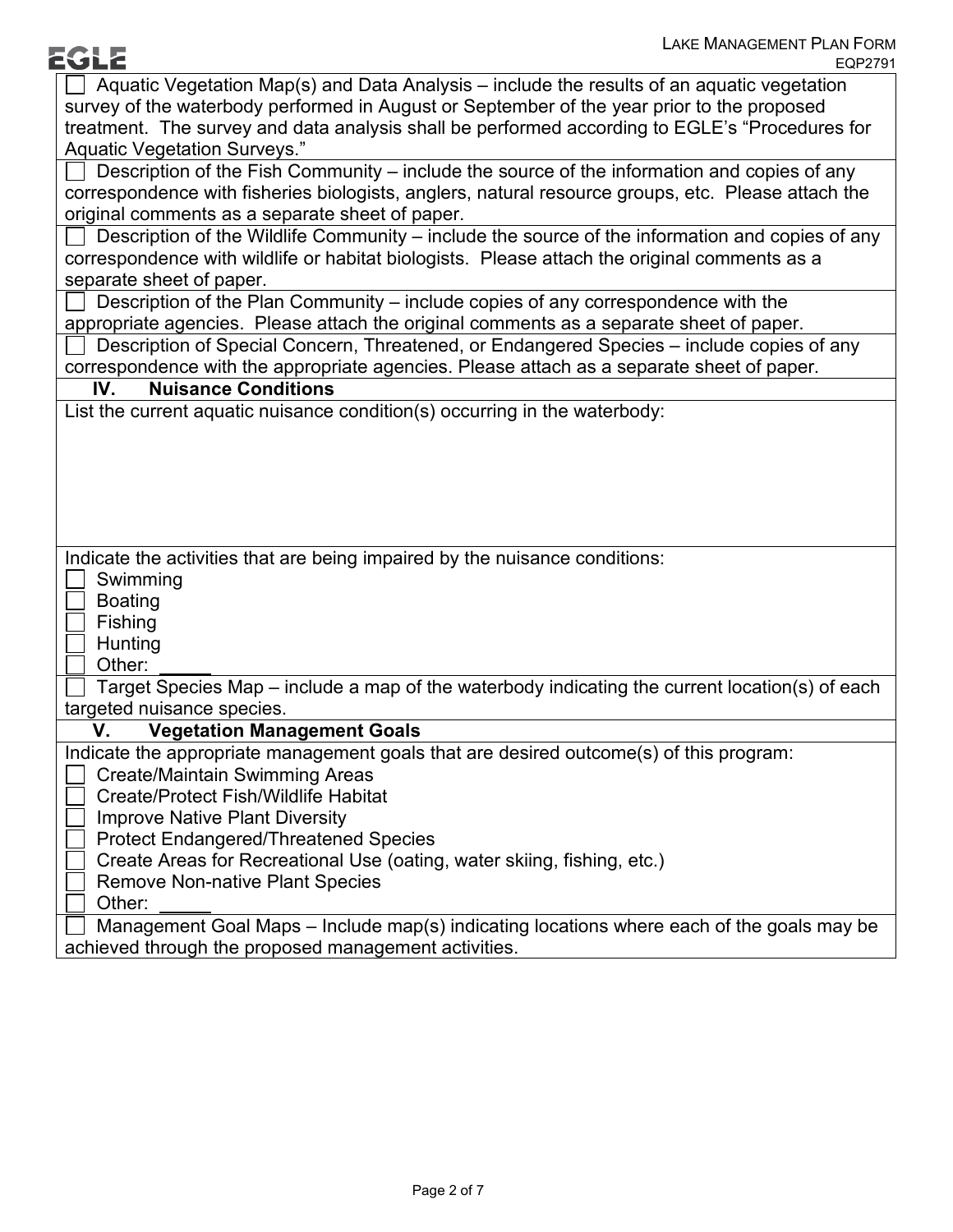# **VI. History of Vegetation Management for this Waterbody:**

 $\Box$  Provide a written description of the management activities performed on the waterbody within the past ten years. Include mechanical, chemical, or biological control efforts, lake level manipulation, dredging, and fish stocking activities (including species stocked and stocking schedule).

## **VII. Vegetation Management Options:**

List all management options considered to achieve the management goals established for this waterbody. Briefly explain why each proposed management option was chosen or not chosen:

## **VIII. Vegetation Management Plan**

Propose a three-year aquatic vegetation management plan that will be used to attain the management goals for this project by checking the appropriate box(es) below.

### Year 1:

**EGLE** 

|                                              | Systemic<br>herbicides | Contact<br>herbicides | Algaecides | Harvesting | Biological<br>Control | Fluridone or<br>Other |
|----------------------------------------------|------------------------|-----------------------|------------|------------|-----------------------|-----------------------|
| Non-native<br>Submerged<br><b>Species</b>    |                        |                       |            |            |                       |                       |
| <b>Native</b><br>Submerged<br><b>Species</b> |                        |                       |            |            |                       |                       |
| Non-Native<br>Emergent<br><b>Species</b>     |                        |                       |            |            |                       |                       |
| <b>Native</b><br>Emergent<br><b>Species</b>  |                        |                       |            |            |                       |                       |
| Algae                                        |                        |                       |            |            |                       |                       |
| Non-native<br>Macroalgae                     |                        |                       |            |            |                       |                       |
| <b>Native</b><br>Macroalgae                  |                        |                       |            |            |                       |                       |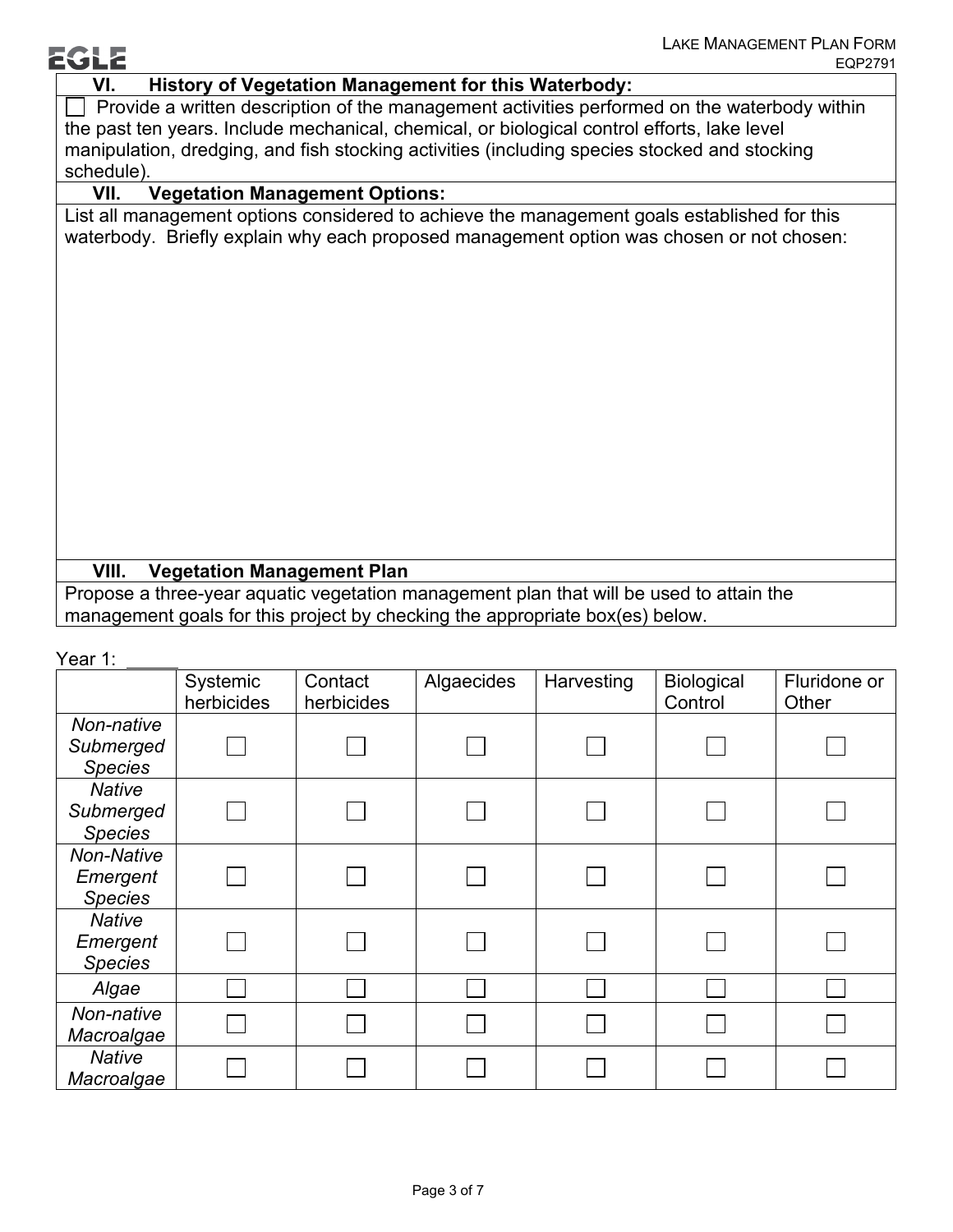Year 2: \_\_\_\_\_

|                                                 | Systemic<br>herbicides | Contact<br>herbicides | Algaecides | Harvesting | Biological<br>Control | Fluridone or<br>Other |
|-------------------------------------------------|------------------------|-----------------------|------------|------------|-----------------------|-----------------------|
| Non-native<br>Submerged<br><b>Species</b>       |                        |                       |            |            |                       |                       |
| <b>Native</b><br>Submerged<br><b>Species</b>    |                        |                       |            |            |                       |                       |
| <b>Non-Native</b><br>Emergent<br><b>Species</b> |                        |                       |            |            |                       |                       |
| <b>Native</b><br>Emergent<br><b>Species</b>     |                        |                       |            |            |                       |                       |
| Algae                                           |                        |                       |            |            |                       |                       |
| Non-native<br>Macroalgae                        |                        |                       |            |            |                       |                       |
| <b>Native</b><br>Macroalgae                     |                        |                       |            |            |                       |                       |

# Year 3: \_\_\_\_\_

|                                                 | Systemic<br>herbicides | Contact<br>herbicides | Algaecides | Harvesting | <b>Biological</b><br>Control | Fluridone or<br>Other |
|-------------------------------------------------|------------------------|-----------------------|------------|------------|------------------------------|-----------------------|
| Non-native<br>Submerged<br><b>Species</b>       |                        |                       |            |            |                              |                       |
| <b>Native</b><br>Submerged<br><b>Species</b>    |                        |                       |            |            |                              |                       |
| <b>Non-Native</b><br>Emergent<br><b>Species</b> |                        |                       |            |            |                              |                       |
| <b>Native</b><br>Emergent<br><b>Species</b>     |                        |                       |            |            |                              |                       |
| Algae                                           |                        |                       |            |            |                              |                       |
| Non-native<br>Macroalgae                        |                        |                       |            |            |                              |                       |
| <b>Native</b><br>Macroalgae                     |                        |                       |            |            |                              |                       |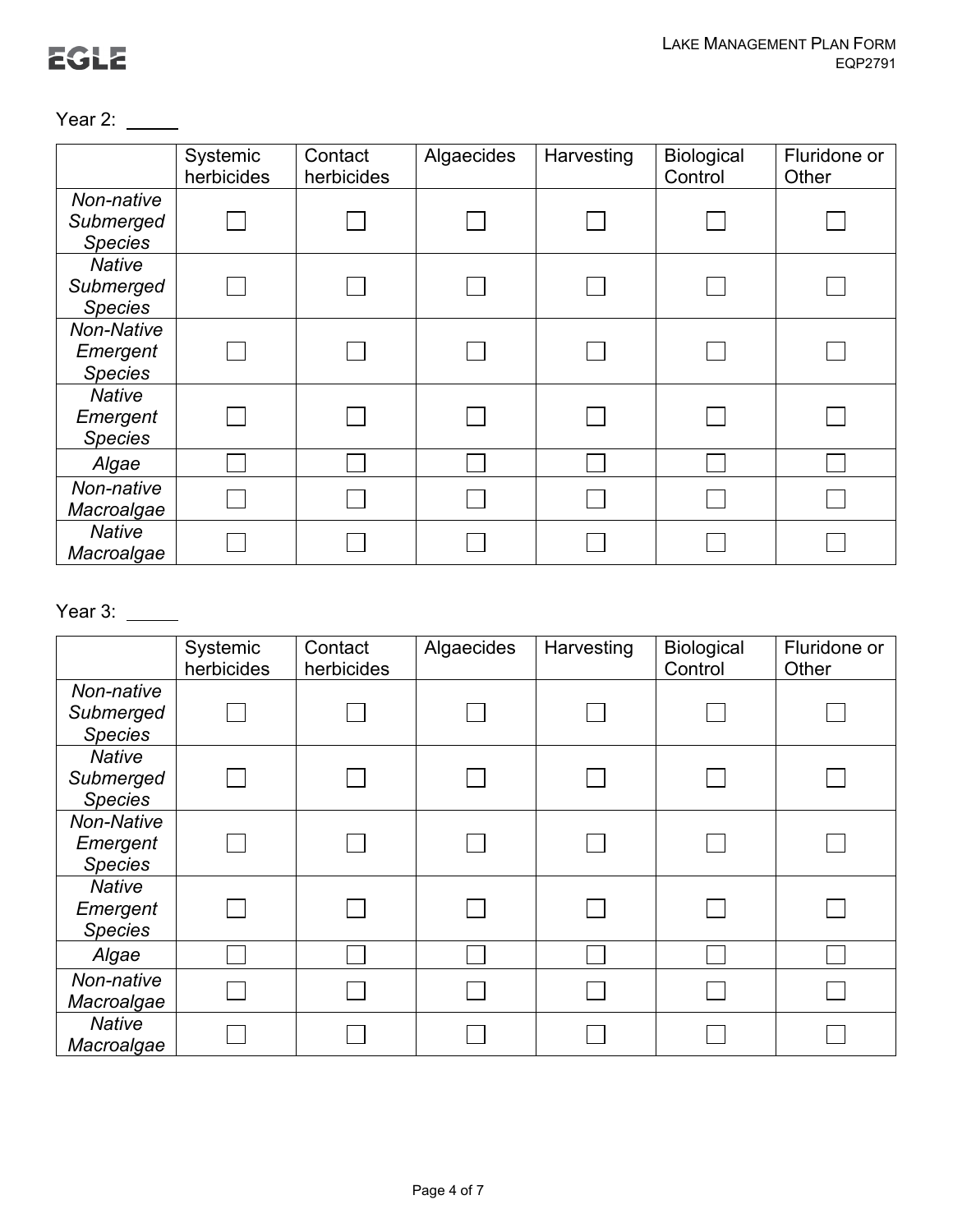| Provide any additional information to clarify the proposed treatment strategy for each year of the |
|----------------------------------------------------------------------------------------------------|
| management plan.                                                                                   |
|                                                                                                    |
|                                                                                                    |
|                                                                                                    |
|                                                                                                    |
|                                                                                                    |
|                                                                                                    |
|                                                                                                    |
|                                                                                                    |
|                                                                                                    |
|                                                                                                    |
| Annual Vegetation Management Maps - include maps showing areas of management for each              |
| year. Be sure to compare the Management Goal Maps with the Annual Vegetatiion Management           |
| Maps to ensure that the proposed treatments are consistent with the management goals.              |
| Floridone (or other product) Distribution Map – include a map of the waterbody indicating the      |
| proposed path of fluridone (or other product) distribution in the lake.                            |
| Fluridone (or other produce) Calculations - include any calculations sued to determine the         |
| amount of fluridone (or other product) requested for use.                                          |
| <b>Monitoring and Evaluation:</b><br>IX.                                                           |
| List the proposed monitoring activities to be performed on the waterbody during the 3 years of the |
| management plan, include proposed date(s) of each activity. Be specific as possible.               |
| Proposed activity:                                                                                 |
| Aquatic vegetation survey                                                                          |
| Fluridone concentration sampling                                                                   |
| EffecTEST™                                                                                         |
| PlanTEST™                                                                                          |
| <b>Water quality Sampling</b>                                                                      |
| <b>Fish Surveys</b>                                                                                |
| Other:                                                                                             |
| Proposed Date(s) and Responsible Party:                                                            |
|                                                                                                    |
|                                                                                                    |
|                                                                                                    |
|                                                                                                    |
|                                                                                                    |
| Describe how the monitoring results will be used to evaluate the success of this program in        |
| achieving the states management goals.                                                             |
| Management Goals (From Section V.)<br>How will you evaluate your success of this goal              |
| using the monitoring results?                                                                      |
|                                                                                                    |
|                                                                                                    |
|                                                                                                    |
|                                                                                                    |
|                                                                                                    |
|                                                                                                    |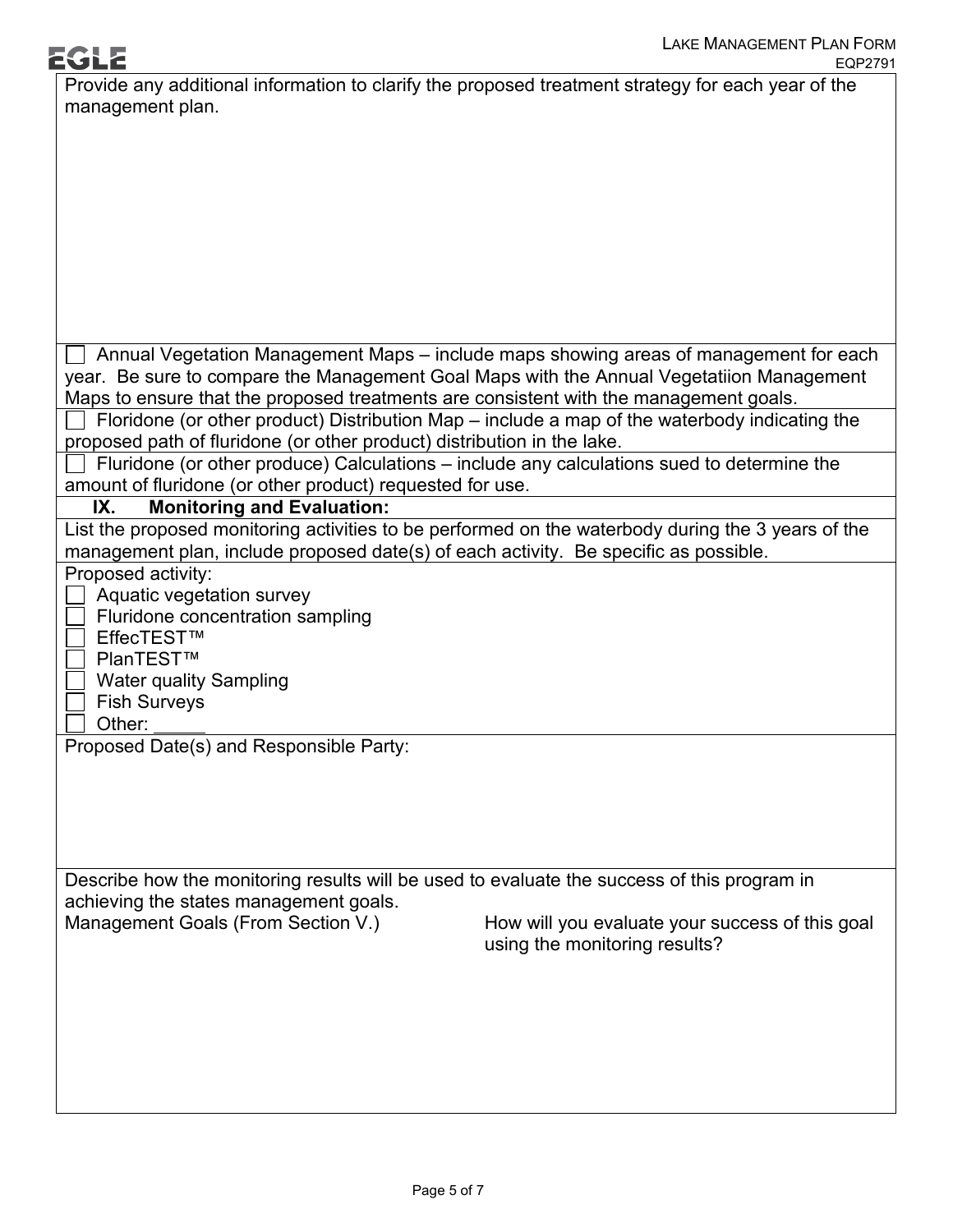| 2GLZ                                                                                                                                                                                                                                                                   | <b>LAKE MANAGEMENT PLAN FORM</b><br>EQP2791                                                                                                                                                                                                                                                                                                                 |
|------------------------------------------------------------------------------------------------------------------------------------------------------------------------------------------------------------------------------------------------------------------------|-------------------------------------------------------------------------------------------------------------------------------------------------------------------------------------------------------------------------------------------------------------------------------------------------------------------------------------------------------------|
| site.                                                                                                                                                                                                                                                                  | $\Box$ Fluridone (or other product) Concentration Sampling Map – include a map of the waterbody<br>showing locations where product concentration samples will be collected. Number each sample                                                                                                                                                              |
| <b>Lake Management Plan Development</b><br>Х.                                                                                                                                                                                                                          |                                                                                                                                                                                                                                                                                                                                                             |
| <b>Commercial Applicator</b><br><b>Lake Consultant</b><br>Lake Board<br>Lake Association<br>Township(s)/County(ies)<br>State Agency(ies) (specify)<br>Park Administrator/Board<br>Group of Individual Riparians<br>Back Lot Owner(s)<br>Other (specify)<br>separately. | Who has participated in developing the lake management plan for this project?<br>Documentation of Lake Management Plan Development - provide documentation of<br>participation in development of this Lake Management Plan by stakeholders and agencies<br>responsible for managing public trust resources. Attach meeting minutes and other correspondence |
|                                                                                                                                                                                                                                                                        | Lake Management Plan prepared by ___________________________(Signature)<br>(Print Name)                                                                                                                                                                                                                                                                     |
|                                                                                                                                                                                                                                                                        | ___________________________(Affiliation/Organization)                                                                                                                                                                                                                                                                                                       |
| lake management plan.                                                                                                                                                                                                                                                  | On behalf of the stakeholders or public agencies at the state of the state of this position of the stakeholders or public agencies at                                                                                                                                                                                                                       |
|                                                                                                                                                                                                                                                                        | Lake Management Plan reviewed by ___________________________(Signature)<br>(Print Name)<br>(Title)<br>(Affiliation/Organization)                                                                                                                                                                                                                            |
|                                                                                                                                                                                                                                                                        | Date: the contract of the contract of the contract of the contract of the contract of the contract of the contract of the contract of the contract of the contract of the contract of the contract of the contract of the cont                                                                                                                              |
| available in alternative formats upon request.                                                                                                                                                                                                                         | For information or assistance on this publication, please contact the Aquatic Nuisance Control<br>Program, through EGLE Environmental Assistance Center at 800-662-9278. This publication is                                                                                                                                                                |
|                                                                                                                                                                                                                                                                        |                                                                                                                                                                                                                                                                                                                                                             |
| required by applicable laws and regulations.                                                                                                                                                                                                                           | EGLE does not discriminate on the basis of race, sex, religion, age, national origin, color, marital<br>status, disability, political beliefs, height, weight, genetic information, or sexual orientation in the<br>administration of any of its programs or activities, and prohibits intimidation and retaliation, as                                     |
|                                                                                                                                                                                                                                                                        |                                                                                                                                                                                                                                                                                                                                                             |
| public.                                                                                                                                                                                                                                                                | This form and its contents are subject to the Freedom of Information Act and may be released to the                                                                                                                                                                                                                                                         |